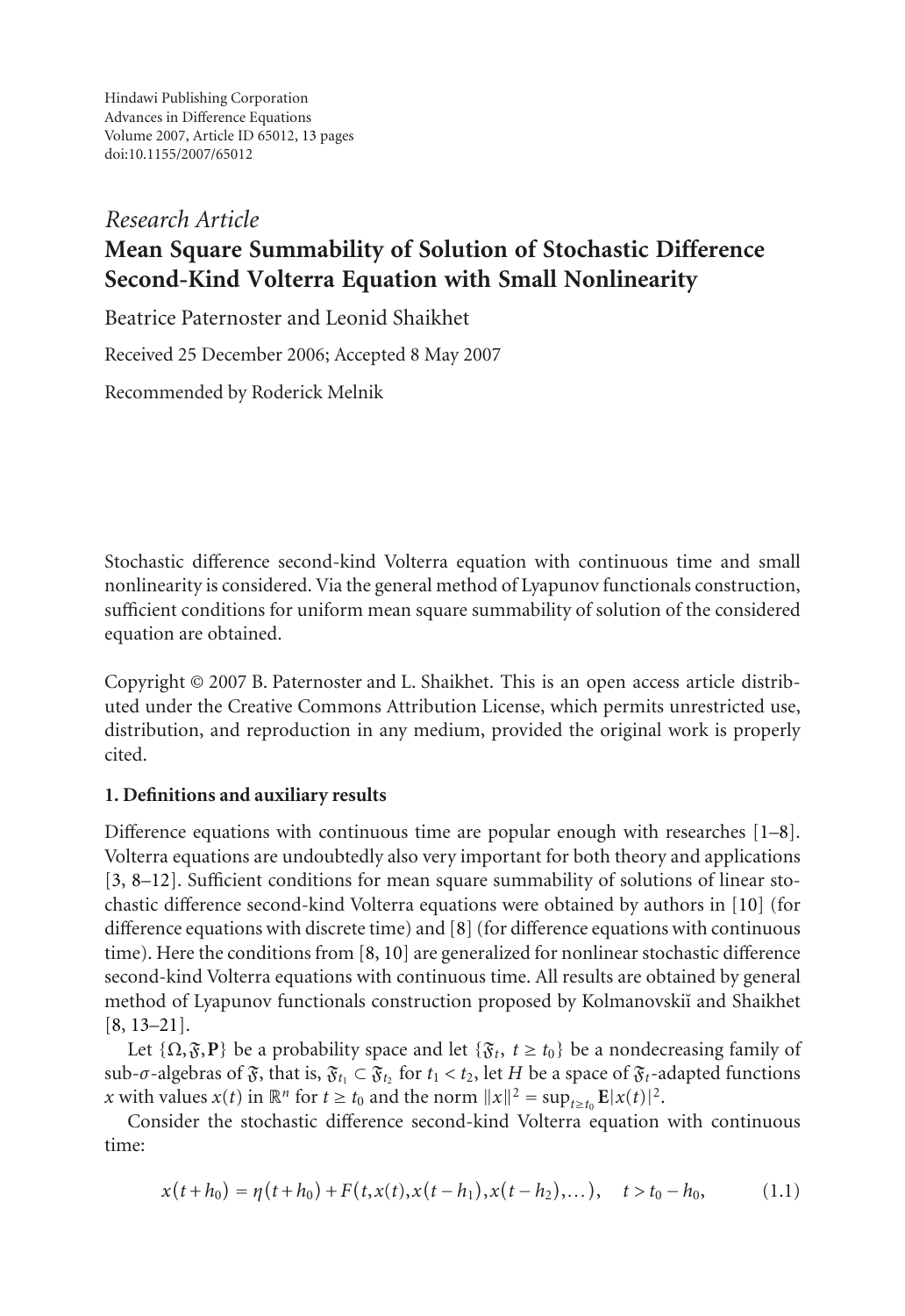and the initial condition for this equation:

<span id="page-1-3"></span><span id="page-1-0"></span>
$$
x(\theta) = \phi(\theta), \quad \theta \in \Theta = \left[t_0 - h_0 - \max_{j \ge 1} h_j, t_0\right].
$$
 (1.2)

Here  $\eta \in H$ ,  $h_0, h_1, \ldots$  are positive constants,  $\phi$  is an  $\mathfrak{F}_{t_0}$ -adapted function for  $\theta \in \Theta$ , such that  $\|\phi\|_0^2 = \sup_{\theta \in \Theta} E|\phi(\theta)|^2 < \infty$ , the functional *F* with values in  $\mathbb{R}^n$  satisfies the condition

$$
\left| F(t, x_0, x_1, x_2, \dots) \right|^2 \le \sum_{j=0}^{\infty} a_j |x_j|^2, \qquad A = \sum_{j=0}^{\infty} a_j < \infty.
$$
 (1.3)

A solution *x* of problem [\(1.1\)](#page-0-0)-[\(1.2\)](#page-1-0) is an  $\mathfrak{F}_t$ -adapted process  $x(t) = x(t; t_0, \phi)$ , which is equal to the initial function  $\phi$  from [\(1.2\)](#page-1-0) for  $t \le t_0$  and with probability 1 defined by [\(1.1\)](#page-0-0) for  $t > t_0$ .

*Definition 1.1.* A function *x* from *H* is called

- (i) uniformly mean square bounded if  $||x||^2 < \infty$ ;
- (ii) asymptotically mean square trivial if

<span id="page-1-2"></span><span id="page-1-1"></span>
$$
\lim_{t \to \infty} \mathbf{E} |x(t)|^2 = 0; \tag{1.4}
$$

(iii) asymptotically mean square quasitrivial if for each  $t \geq t_0$ ,

$$
\lim_{j \to \infty} \mathbf{E} \left| x(t + jh_0) \right|^2 = 0; \tag{1.5}
$$

(iv) uniformly mean square summable if

$$
\sup_{t \ge t_0} \sum_{j=0}^{\infty} \mathbf{E} \left| x(t + jh_0) \right|^2 < \infty; \tag{1.6}
$$

(v) mean square integrable if

$$
\int_{t_0}^{\infty} \mathbf{E} \left| x(t) \right|^2 dt < \infty. \tag{1.7}
$$

*Remark 1.2.* It is easy to see that if the function *x* is uniformly mean square summable, then it is uniformly mean square bounded and asymptotically mean square quasitrivial.

*Remark 1.3.* It is evidently that condition [\(1.5\)](#page-1-1) follows from [\(1.4\)](#page-1-2), but the inverse statetent is not true.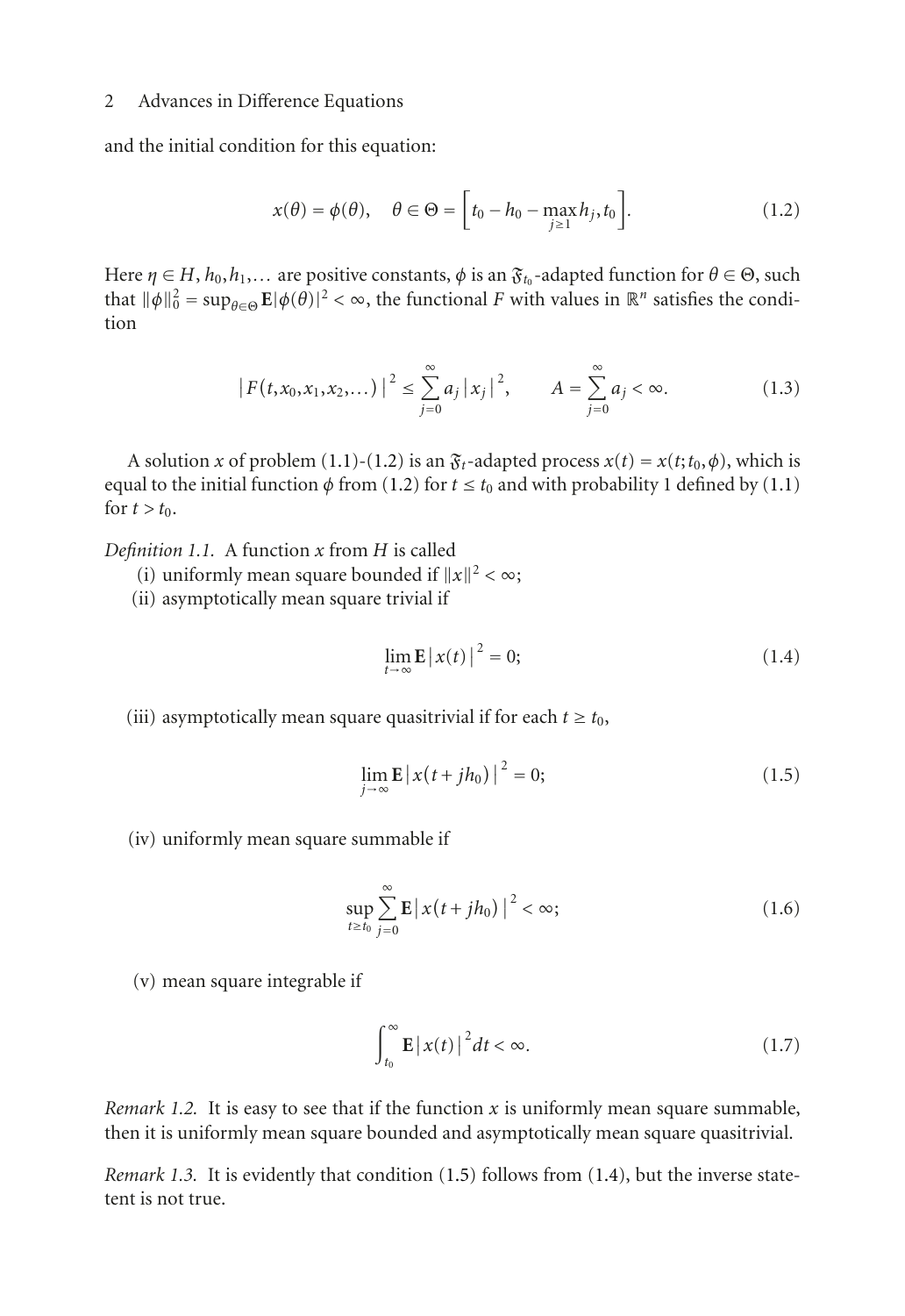Together with [\(1.1\)](#page-0-0), we will consider the auxiliary difference equation

<span id="page-2-0"></span>
$$
x(t+h_0) = F(t, x(t), x(t-h_1), x(t-h_2), \ldots), \quad t > t_0 - h_0,
$$
\n(1.8)

with initial condition [\(1.2\)](#page-1-0) and the functional *F*, satisfying condition [\(1.3\)](#page-1-3).

*Definition 1.4.* The trivial solution of [\(1.8\)](#page-2-0) is called

- (i) mean square stable if for any  $\epsilon > 0$  and  $t_0 \ge 0$ , there exists a  $\delta = \delta(\epsilon, t_0) > 0$  such that  $||x(t)||^2 < \epsilon$  for all  $t \ge t_0$  if  $||\phi||_0^2 < \delta$ ;
- (ii) asymptotically mean square stable if it is mean square stable and for each initial function  $\phi$ , condition [\(1.4\)](#page-1-2) holds;
- (iii) asymptotically mean square quasistable if it is mean square stable and for each initial function  $\phi$  and each  $t \in [t_0, t_0 + h_0)$ , condition [\(1.5\)](#page-1-1) holds.

Below some auxiliary results are cited from [\[8](#page-11-2)].

<span id="page-2-2"></span>Theorem 1.5. *Let the process η in [\(1.1\)](#page-0-0) be uniformly mean square summable and there exist a* nonnegative functional  $V(t) = V(t, x(t), x(t - h_1), x(t - h_2), \ldots)$ , positive numbers  $c_1, c_2$ , *and nonnegative function*  $\gamma$  :  $[t_0, \infty) \rightarrow \mathbb{R}$ *, such that* 

<span id="page-2-3"></span><span id="page-2-1"></span>
$$
\hat{\gamma} = \sup_{s \in [t_0, t_0 + h_0)} \sum_{j=0}^{\infty} \gamma(s + j h_0) < \infty,\tag{1.9}
$$

$$
\mathbf{E}V(t) \le c_1 \sup_{s \le t} \mathbf{E} |x(s)|^2, \quad t \in [t_0, t_0 + h_0), \tag{1.10}
$$

$$
\mathbf{E}\Delta V(t) \le -c_2 \mathbf{E} |x(t)|^2 + \gamma(t), \quad t \ge t_0,
$$
\n(1.11)

*where*  $\Delta V(t) = V(t + h_0) - V(t)$ *. Then the solution of* [\(1.1\)](#page-0-0) $\text{-}(1.2)$  $\text{-}(1.2)$  *is uniformly mean square summable.*

*Remark 1.6.* Replace condition [\(1.9\)](#page-2-1) in [Theorem 1.5](#page-2-2) by condition

<span id="page-2-6"></span><span id="page-2-4"></span>
$$
\int_{t_0}^{\infty} \gamma(t)dt < \infty. \tag{1.12}
$$

Then the solution of  $(1.1)$  for each initial function  $(1.2)$  is mean square integrable.

<span id="page-2-7"></span>*Remark 1.7.* If for [\(1.8\)](#page-2-0) there exist a nonnegative functional  $V(t) = V(t, x(t), x(t - h_1))$ ,  $x(t-h_2),...$ ), and positive numbers  $c_1, c_2$  such that conditions [\(1.10\)](#page-2-3) and [\(1.11\)](#page-2-4) (with  $\gamma(t) \equiv 0$ ) hold, then the trivial solution of [\(1.8\)](#page-2-0) is asymptotically mean square quasistable.

# **2. Nonlinear Volterra equation with small nonlinearity: conditions of mean square summability**

Consider scalar nonlinear stochastic difference Volterra equation in the form

<span id="page-2-5"></span>
$$
x(t+1) = \eta(t+1) + \sum_{j=0}^{\lceil t \rceil + r} a_j g(x(t-j)), \quad t > -1,
$$
  

$$
x(s) = \phi(s), \quad s \in [-(r+1), 0].
$$
 (2.1)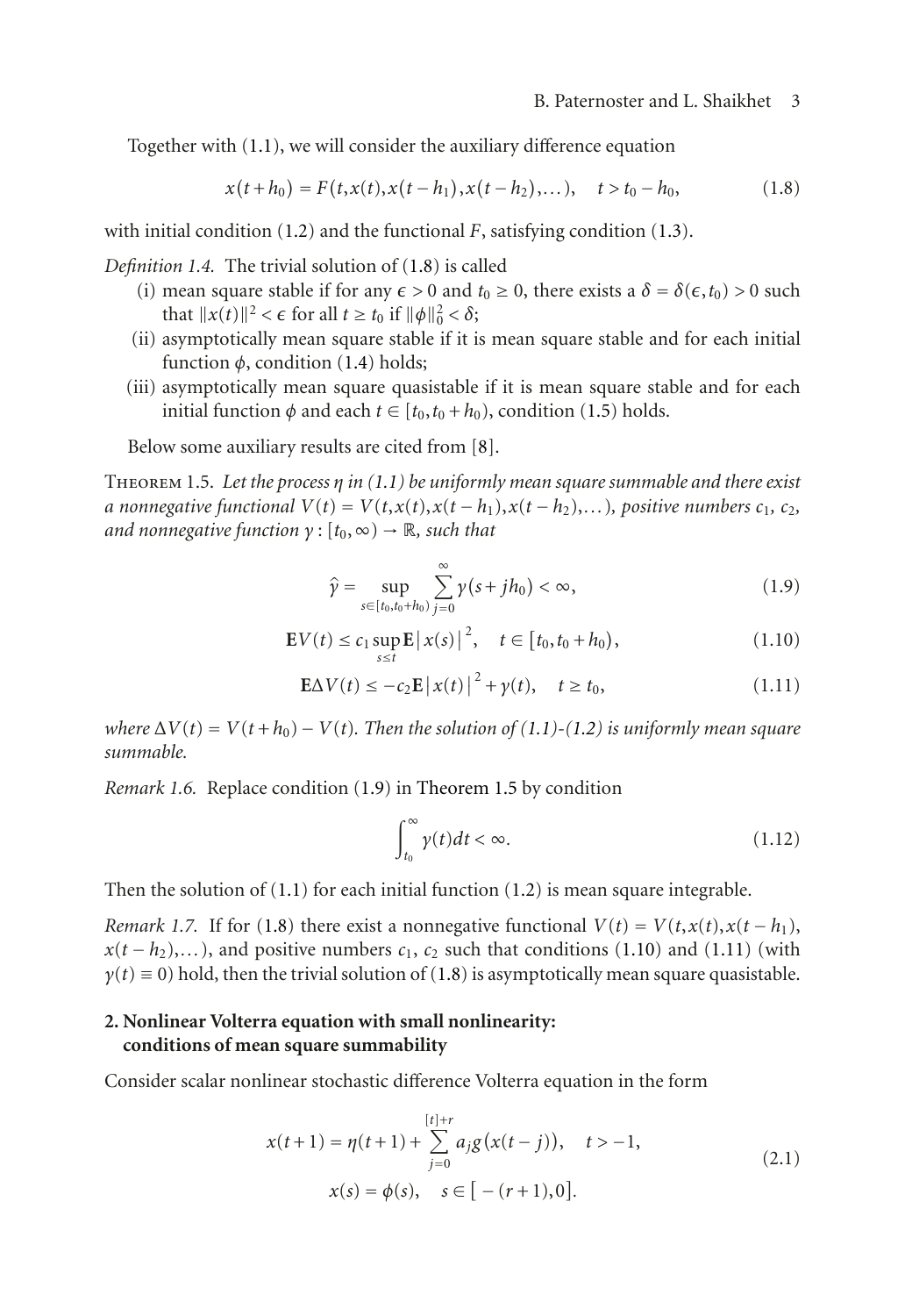Here  $r \ge 0$  is a given integer,  $a_i$  are known constants, the process  $\eta$  is uniformly mean square summable, the function  $g : \mathbb{R} \to \mathbb{R}$  satisfies the condition

<span id="page-3-3"></span>
$$
|g(x) - x| \le \nu |x|, \quad \nu \ge 0. \tag{2.2}
$$

Below in Theorems [2.1,](#page-3-0) [2.7,](#page-4-0) new sufficient conditions for uniform mean square summability of solution of [\(2.1\)](#page-2-5) are obtained. Similar results for linear equations of type [\(2.1\)](#page-2-5) were obtained by authors in [\[8,](#page-11-2) [10\]](#page-11-5).

**2.1. First summability condition.** To get condition of mean square summability for [\(2.1\)](#page-2-5), consider the matrices

$$
A = \begin{pmatrix} 0 & 1 & 0 & \cdots & 0 & 0 \\ 0 & 0 & 1 & \cdots & 0 & 0 \\ \vdots & \vdots & \vdots & \vdots & \vdots & \vdots \\ 0 & 0 & 0 & \cdots & 0 & 1 \\ a_k & a_{k-1} & a_{k-2} & \cdots & a_1 & a_0 \end{pmatrix}, \qquad U = \begin{pmatrix} 0 & \cdots & 0 & 0 \\ 0 & \cdots & 0 & 0 \\ \vdots & \vdots & \vdots & \vdots \\ 0 & \cdots & 0 & 0 \\ 0 & \cdots & 0 & 1 \end{pmatrix}
$$
 (2.3)

of dimension of  $k + 1$ ,  $k \ge 0$ , and the matrix equation

<span id="page-3-6"></span><span id="page-3-5"></span><span id="page-3-1"></span>
$$
A'DA - D = -U,
$$
\n<sup>(2.4)</sup>

with the solution *D* that is a symmetric matrix of dimension  $k + 1$  with the elements  $d_{ij}$ . Put also

$$
\alpha_{l} = \sum_{j=l}^{\infty} |a_{j}|, \quad l = 0,...,k+1, \qquad \beta_{k} = |a_{k}| + \sum_{m=0}^{k-1} |a_{m} + \frac{d_{k-m,k+1}}{d_{k+1,k+1}}|,
$$
  

$$
A_{k} = \beta_{k} + \frac{1}{2}\alpha_{k+1}, \qquad S_{k} = d_{k+1,k+1}^{-1} - \alpha_{k+1}^{2} - 2\beta_{k}\alpha_{k+1}.
$$
 (2.5)

<span id="page-3-0"></span>THEOREM 2.1. Suppose that for some  $k \geq 0$ , the solution D of [\(2.4\)](#page-3-1) is a positive semidefinite *symmetric matrix such that the condition dk*+1,*k*+1 *>* 0 *holds. If besides of that*

$$
\alpha_{k+1}^2 + 2\beta_k \alpha_{k+1} < d_{k+1,k+1}^{-1},\tag{2.6}
$$

<span id="page-3-4"></span><span id="page-3-2"></span>
$$
\nu < \frac{1}{\alpha_0} \left( \sqrt{A_k^2 + S_k} - A_k \right),\tag{2.7}
$$

*then the solution of [\(2.1\)](#page-2-5) is uniformly mean square summable.*

(For the proof of [Theorem 2.1,](#page-3-0) see [Appendix A.](#page-7-0))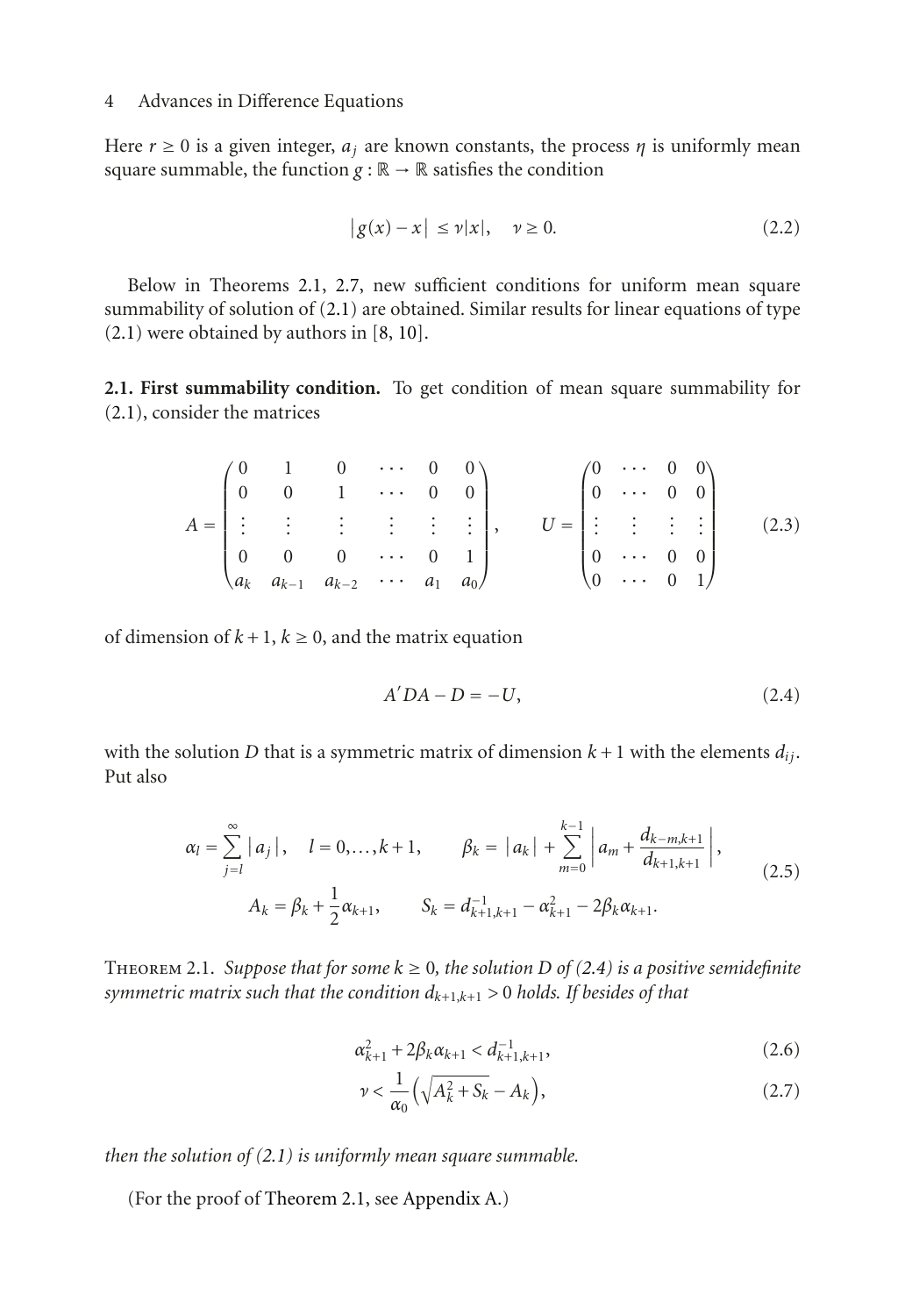*Remark 2.2.* Condition [\(2.6\)](#page-3-2) can be represented also in the form

<span id="page-4-2"></span>
$$
\alpha_{k+1} < \sqrt{\beta_k^2 + d_{k+1,k+1}^{-1}} - \beta_k. \tag{2.8}
$$

<span id="page-4-9"></span>*Remark 2.3.* Suppose that in [\(2.1\)](#page-2-5),  $a_j = 0$  for  $j > k$ . Then  $\alpha_{k+1} = 0$ . So, if matrix equation [\(2.4\)](#page-3-1) has a positive semidefinite solution *D* with  $d_{k+1,k+1} > 0$  and  $\nu$  is small enough to satisfy the inequality

<span id="page-4-8"></span>
$$
\nu < \frac{1}{\alpha_0} \left( \sqrt{\beta_k^2 + d_{k+1,k+1}^{-1}} - \beta_k \right),\tag{2.9}
$$

<span id="page-4-4"></span>then the solution of [\(2.1\)](#page-2-5) is uniformly mean square summable.

*Remark 2.4.* Suppose that the function *g* in [\(2.1\)](#page-2-5) satisfies the condition

<span id="page-4-1"></span>
$$
|g(x) - cx| \le \nu |x|,\tag{2.10}
$$

where  $c$  is an arbitrary real number. Despite the fact that condition  $(2.10)$  is a more general one than [\(2.2\)](#page-3-3), it can be used in [Theorem 2.1](#page-3-0) instead of [\(2.2\)](#page-3-3). Really, if in [\(2.10\)](#page-4-1) *c* ≠ 0, then instead of *a<sub>j</sub>* and *g* in [\(2.1\)](#page-2-5), one can use  $\hat{a}_j = a_j c$  and  $\hat{g} = c^{-1} g$ . The function  $\hat{g}$  satisfies condition [\(2.2\)](#page-3-3) with  $\hat{v} = |c^{-1}|v$ , that is,  $|\hat{g}(x) - x| \le \hat{v}|x|$ . In the case  $c = 0$ , the proof of [Theorem 2.1](#page-3-0) can be corrected by evident way (see [Appendix A\)](#page-7-0).

*Remark 2.5.* If inequalities [\(2.7\)](#page-3-4), [\(2.8\)](#page-4-2) hold and process  $\eta$  in [\(2.1\)](#page-2-5) satisfies condition [\(1.12\)](#page-2-6), then the solution of [\(2.1\)](#page-2-5) is mean square integrable.

*Remark 2.6.* From [Remark 1.7,](#page-2-7) it follows that if inequalities [\(2.7\)](#page-3-4), [\(2.8\)](#page-4-2) hold, then the trivial solution of [\(2.1\)](#page-2-5) with  $\eta(t) \equiv 0$  is asymptotically mean square quasistable.

# **2.2. Second summability condition.** Put

<span id="page-4-5"></span>
$$
\alpha = \sum_{j=1}^{\infty} \left| \sum_{m=0}^{\infty} a_m \right|, \qquad \beta = \sum_{j=0}^{\infty} a_j,
$$
 (2.11)

$$
A = \alpha + \frac{1}{2} |\beta|, \qquad B = \alpha (|\beta| - \beta), \qquad S = (1 - \beta)(1 + \beta - 2\alpha) > 0.
$$
 (2.12)

<span id="page-4-0"></span>Theorem 2.7. *Suppose that*

<span id="page-4-7"></span><span id="page-4-6"></span><span id="page-4-3"></span>
$$
\beta^2 + 2\alpha(1 - \beta) < 1,\tag{2.13}
$$

$$
\nu < \frac{1}{2|\beta|A} \left( \sqrt{(A+B)^2 + 2|\beta|AS} - (A+B) \right). \tag{2.14}
$$

*Then the solution of [\(2.1\)](#page-2-5) is uniformly mean square summable.*

(For the proof of [Theorem 2.7,](#page-4-0) see [Appendix B.](#page-9-0))

*Remark 2.8.* Condition [\(2.13\)](#page-4-3) can be written also in the form  $|\beta| < 1$ ,  $1 + \beta > 2\alpha$ .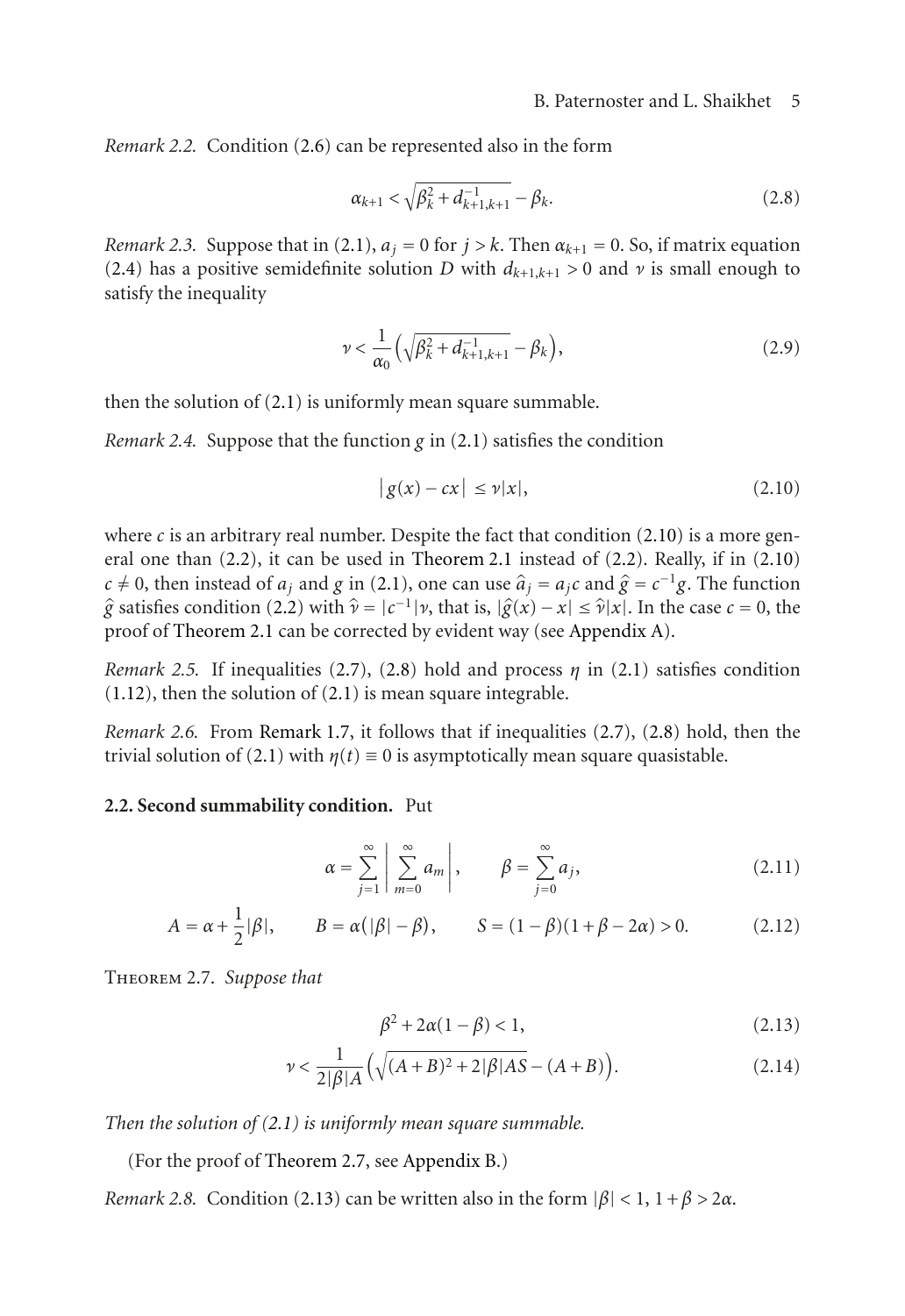

<span id="page-5-1"></span>Figure 3.1. Regions of uniformly mean square summability for [\(3.1\)](#page-5-0).

#### **3. Examples**

*Example 3.1.* Consider the difference equation

<span id="page-5-0"></span>
$$
x(t+1) = \eta(t+1) + ag(x(t)) + bg(x(t-1)), \quad t > -1,
$$
  
\n
$$
x(\theta) = \phi(\theta), \quad \theta \in [-2, 0],
$$
\n(3.1)

with the function *g* defined as follows:  $g(x) = c_1x + c_2 \sin x$ ,  $c_1 \neq 0$ ,  $c_2 \neq 0$ . It is easy to see that the function *g* satisfies condition [\(2.10\)](#page-4-1) with  $c = c_1$  and  $\nu = |c_2|$ . Via [Remark 2.4](#page-4-4) and [\(2.5\)](#page-3-5), [\(2.6\)](#page-3-2) for [\(3.1\)](#page-5-0) in the case  $k = 0$ , we have  $\alpha_0 = |c_1|(|a| + |b|)$ ,  $\alpha_1 = |c_1b|$ ,  $\beta_0 = |c_1a|$ . Matrix equation [\(2.4\)](#page-3-1) by the condition  $|c_1a| < 1$  gives  $d_{11}^{-1} = 1 - c_1^2 a^2 > 0$ .

So, conditions [\(2.7\)](#page-3-4), [\(2.8\)](#page-4-2) via  $\hat{\nu} = |c_1^{-1}c_2|$  take the form

$$
|a|+|b| < \frac{1}{|c_1|}, \qquad |c_2| < |c_1| \frac{\sqrt{c_1^{-2} - |ab| - (3/4)b^2} - |a| - (1/2)|b|}{|a| + |b|}. \tag{3.2}
$$

In the case  $k = 1$ , we have  $α_0 = |c_1|(|a| + |b|)$ ,  $α_1 = |c_1b|$ ,  $α_2 = 0$ . Besides (see [\[19\]](#page-12-1)),

$$
\beta_1 = |c_1| \left( |b| + \frac{|a|}{1 - c_1 b} \right), \qquad d_{22}^{-1} = 1 - c_1^2 b^2 - c_1^2 a^2 \frac{1 + c_1 b}{1 - c_1 b} \tag{3.3}
$$

and  $d_{22}$  is a positive one by the conditions  $|c_1b| < 1$ ,  $|c_1a| < 1 - c_1b$ .

Condition [\(2.8\)](#page-4-2) trivially holds and condition [\(2.7\)](#page-3-4) via  $\hat{\mathbf{v}} = |c_1^{-1} c_2|$  takes the form

<span id="page-5-3"></span><span id="page-5-2"></span>
$$
|c_2| < \frac{\left(1 - |c_1 b|\right)\left(1 - |c_1 a|/1 - c_1 b\right)}{|a| + |b|}.\tag{3.4}
$$

On [Figure 3.1,](#page-5-1) the regions of uniformly mean square summability for [\(3.1\)](#page-5-0) are shown, obtained by virtue of conditions [\(3.2\)](#page-5-2) (the green curves) and [\(3.4\)](#page-5-3) (the red curves) for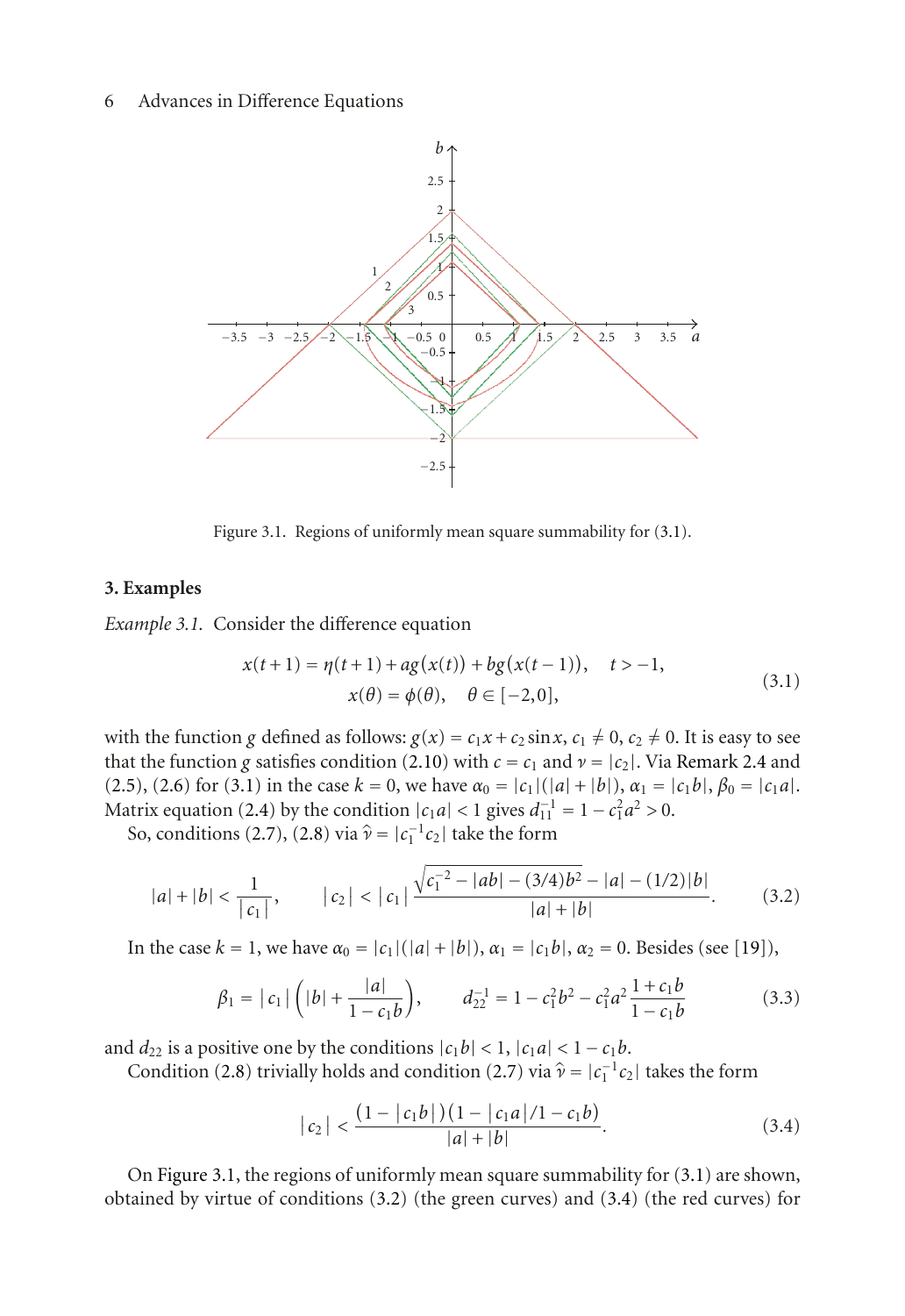$c_1 = 0.5$  and different values of  $c_2$ : (1)  $c_2 = 0$ , (2)  $c_2 = 0.2$ , (3)  $c_2 = 0.4$ . On the figure, one can see that for  $c_2 = 0$ , condition [\(3.4\)](#page-5-3) is better than [\(3.2\)](#page-5-2) but for positive  $c_2$ , both conditions add to each other. Note also that for negative  $c_1$ , condition [\(3.4\)](#page-5-3) gives a region that is symmetric about the axis *a*.

*Example 3.2.* Consider the difference equation

<span id="page-6-0"></span>
$$
x(t+1) = \eta(t+1) + ag(x(t)) + \sum_{j=1}^{[t]+r} b^j g(x(t-j)), \quad t > -1,
$$
  
\n
$$
x(\theta) = \phi(\theta), \quad \theta \in [-(r+1), 0], \quad t \ge 0,
$$
\n(3.5)

with the function *g* that satisfies the condition  $|g(x) - c_1x| \le c_2|x|, c_1 \ne 0, c_2 > 0$ .

In accordance with [Remark 2.4,](#page-4-4) we will consider the parameters  $c_1a$  and  $c_1b^j$  instead of *a* and  $b^j$ . Via [\(2.11\)](#page-4-5) by assumption  $|b|$  < 1, we obtain

$$
\alpha = \sum_{j=1}^{\infty} \left| \sum_{m=j}^{\infty} c_1 b^m \right| = |c_1| \hat{\alpha}, \quad \hat{\alpha} = \frac{|b|}{(1-b)(1-|b|)},
$$
  

$$
\beta = c_1 \hat{\beta}, \quad \hat{\beta} = a + \frac{b}{1-b}.
$$
 (3.6)

Following [\(2.12\)](#page-4-6), put also  $A = |c_1|\hat{A}$ ,  $\hat{A} = \hat{\alpha} + (1/2)|\hat{\beta}|$ ,  $B = c_1^2\hat{B}$ ,  $\hat{B} = \hat{\alpha}\hat{\beta}(1 - \text{sign}(\beta))$ ,  $S = (1 - c_1 \beta)(1 + c_1 \beta - 2|c_1|\hat{\alpha})$ . Then condition [\(2.14\)](#page-4-7) takes the form

<span id="page-6-2"></span><span id="page-6-1"></span>
$$
c_2 < \frac{\sqrt{(\hat{A} + |c_1|\hat{B})^2 + 2|\hat{\beta}|\hat{A}S} - (\hat{A} + |c_1|\hat{B})}{2|\hat{\beta}|\hat{A}}.\tag{3.7}
$$

To obtain another condition for uniformly mean square summability of the solution of [\(3.5\)](#page-6-0), transform the sum from (3.5) for  $t > 0$  in the following way:

$$
\sum_{j=1}^{[t]+r} b^j g(x(t-j)) = b \sum_{j=1}^{[t]+r} b^{j-1} g(x(t-j))
$$
  
=  $b \left( g(x(t-1)) + \sum_{j=1}^{[t]-1+r} b^j g(x(t-1-j)) \right)$  (3.8)  
=  $b [(1-a)g(x(t-1)) + x(t) - \eta(t)].$ 

Substituting [\(3.8\)](#page-6-1) into [\(3.5\)](#page-6-0), we transform [\(3.5\)](#page-6-0) to the equivalent form

<span id="page-6-3"></span>
$$
x(t+1) = \eta(t+1) + ag(\phi(t)) + \sum_{j=1}^{r-1} b^j g(\phi(t-j)), \quad t \in (-1,0],
$$
  
\n
$$
x(t+1) = \hat{\eta}(t+1) + ag(x(t)) + bx(t) + b(1-a)g(x(t-1)), \quad t > 0,
$$
  
\n
$$
\hat{\eta}(t+1) = \eta(t+1) - b\eta(t).
$$
\n(3.9)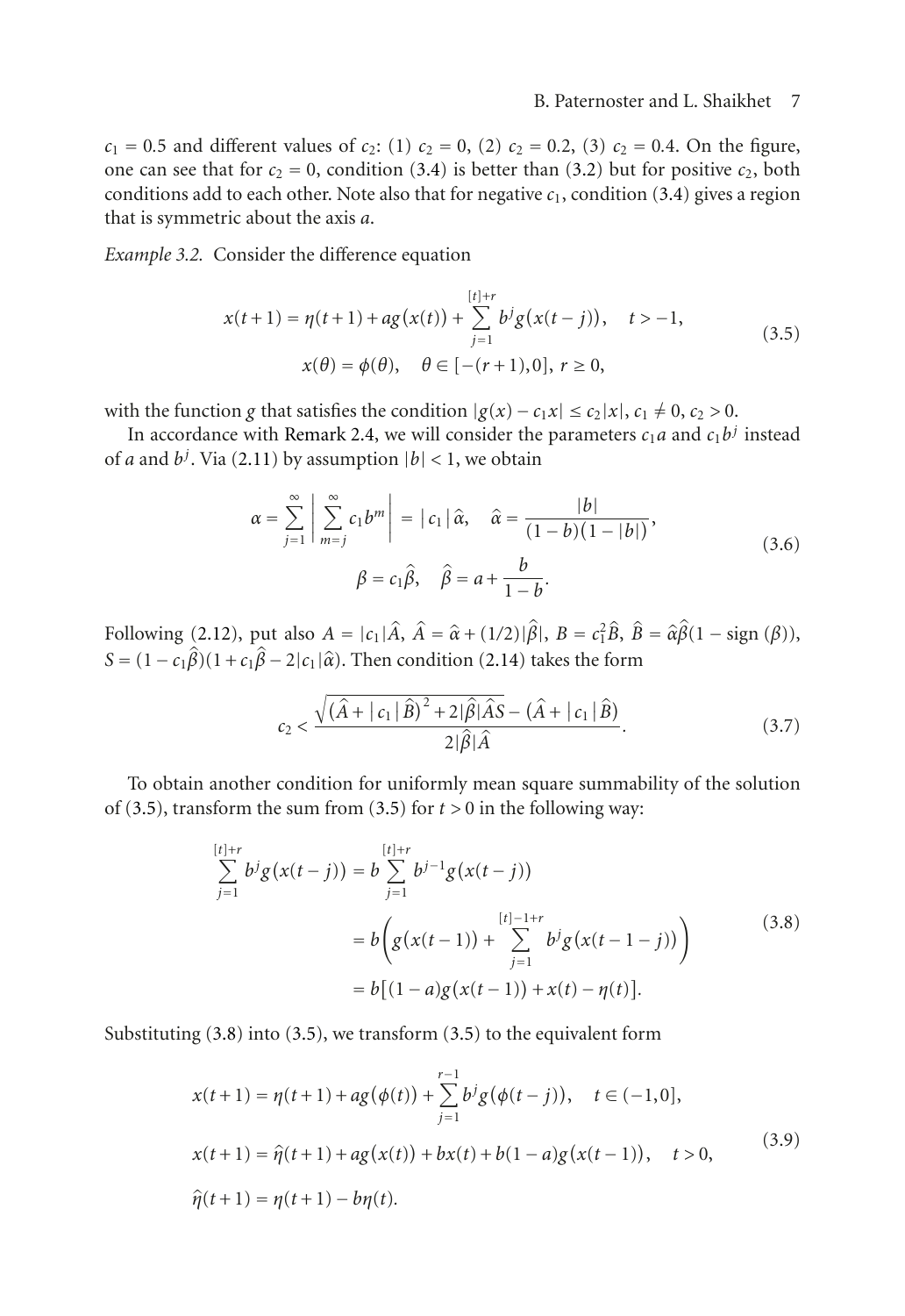

<span id="page-7-2"></span>Figure 3.2. Regions of uniformly mean square summability given by conditions [\(3.7\)](#page-6-2) and [\(3.10\)](#page-7-1).

Using representation [\(3.9\)](#page-6-3) of [\(3.5\)](#page-6-0) without the assumption  $|b| < 1$ , one can show (see [Appendix C\)](#page-10-0) that by conditions  $|c_1b(1-a)| < 1$ ,  $|c_1a+b| < 1 - c_1b(1-a)$  and

<span id="page-7-1"></span>
$$
c_2 < \frac{\left(1 - |c_1b(1-a)|\right)\left(1 - |c_1a+b|/(1-c_1b(1-a))\right)}{|a| + |b(1-a)|},\tag{3.10}
$$

the solution of [\(3.5\)](#page-6-0) is uniformly mean square summable.

Regions of uniformly mean square summability given by conditions [\(3.7\)](#page-6-2) (the green curves), [\(3.10\)](#page-7-1) (the red curves) are shown on [Figure 3.2](#page-7-2) for  $c_1 = 1$  and different values of  $c_2$ : (1)  $c_2$  = 0, (2)  $c_2$  = 0.2, (3)  $c_2$  = 0.6. On the figure, one can see that for  $c_2$  = 0, condition  $(3.10)$  is better than  $(3.7)$ , but for other values of  $c_2$ , both conditions add to each other. For negative *c*1, condition [\(3.10\)](#page-7-1) gives a region that is symmetric about the axis *a*.

# **Appendices**

# <span id="page-7-0"></span>**A. Proof of [Theorem 2.1](#page-3-0)**

In the linear case  $(g(x) = x)$ , this result is obtained in [\[19\]](#page-12-1). So, here we will stress only the features of nonlinear case.

Suppose that for some  $k \geq 0$ , the solution *D* of [\(2.4\)](#page-3-1) is a positive semidefinite symmetric matrix of dimension  $k + 1$  with the elements  $d_{ij}$  such that the condition  $d_{k+1,k+1} > 0$ holds. Following the general method of Lyapunov functionals construction (GMLFC)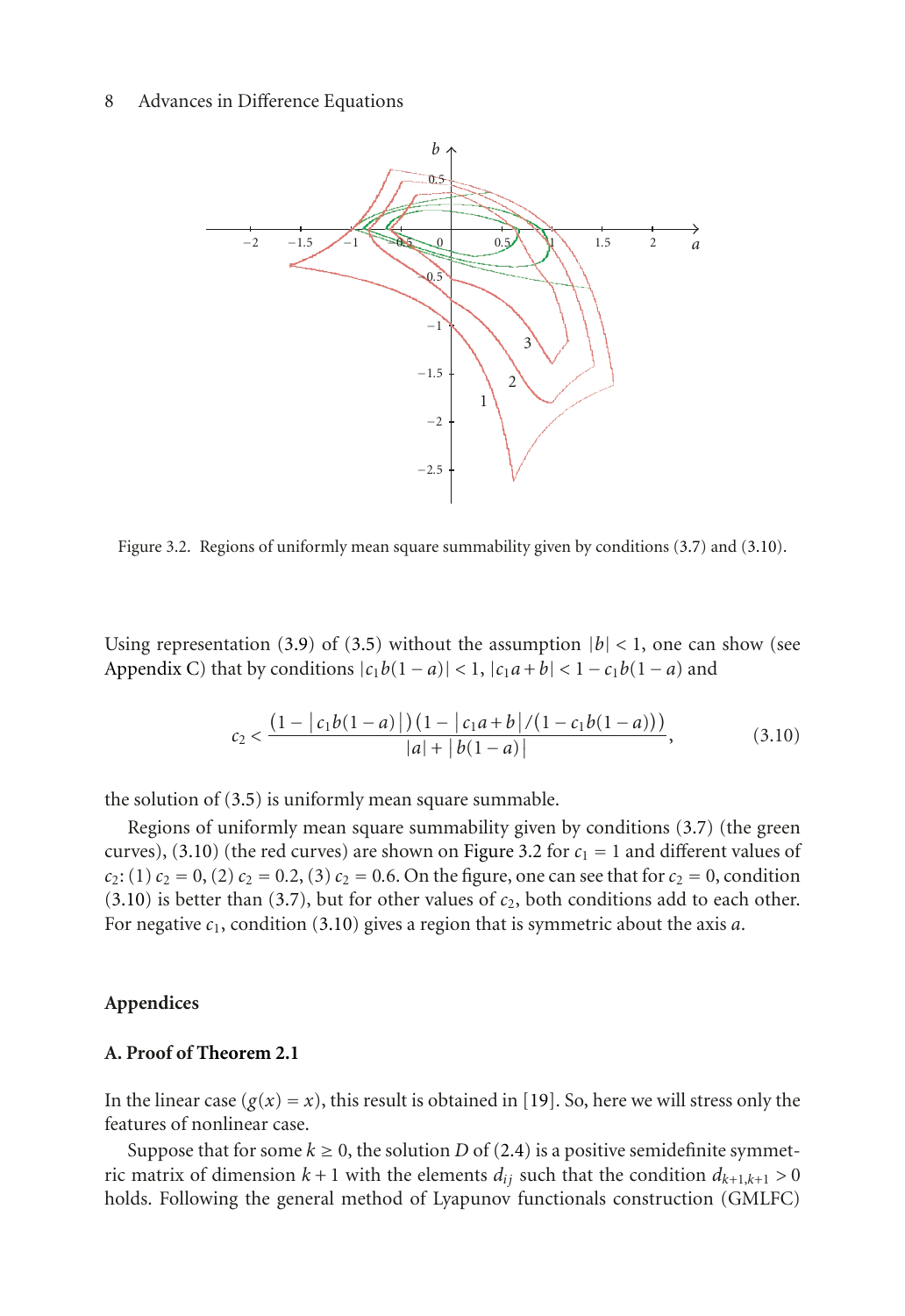$[8, 13-21]$  $[8, 13-21]$  $[8, 13-21]$  $[8, 13-21]$  represents  $(2.1)$  in the form

<span id="page-8-0"></span>
$$
x(t+1) = \eta(t+1) + F_1(t) + F_2(t),
$$
\n(A.1)

where

$$
F_1(t) = \sum_{j=0}^k a_j x(t-j), \qquad F_2(t) = \sum_{j=k+1}^{\lfloor t\rfloor + r} a_j x(t-j) + \sum_{j=0}^{\lfloor t\rfloor + r} a_j \big[ g\big( x(t-j) \big) - x(t-j) \big]. \tag{A.2}
$$

We will construct the Lyapunov functional *V* for [\(A.1\)](#page-8-0) in the form  $V = V_1 + V_2$ , where  $V_1(t) = X'(t)DX(t), X(t) = (x(t-k),...,x(t-1),x(t))'.$ 

Calculating and estimating  $E\Delta V_1(t)$  for [\(A.1\)](#page-8-0) in the form  $X(t+1) = AX(t) + B(t)$ , where *A* is defined by [\(2.3\)](#page-3-6),  $B(t) = (0, ..., 0, b(t))'$ ,  $b(t) = \eta(t+1) + F_2(t)$ , similar to [\[19\]](#page-12-1), one can show that

$$
\mathbf{E}\Delta V_{1}(t) \leq -\mathbf{E}x^{2}(t) + d_{k+1,k+1} \Bigg[ \left(1 + \mu(1+\beta_{k})\right) \mathbf{E}\eta^{2}(t+1) + \left(\beta_{k} + (1+\mu^{-1})(\nu\alpha_{0} + \alpha_{k+1})\right) \sum_{j=0}^{\lceil t \rceil + r} f_{kj}^{v} \mathbf{E}x^{2}(t-j) + \left(\mu^{-1} + \nu\alpha_{0} + \alpha_{k+1}\right) \sum_{m=0}^{k} |Q_{km}| \mathbf{E}x^{2}(t-m) \Bigg], \tag{A.3}
$$

where  $\mu > 0$ ,

<span id="page-8-1"></span>
$$
f_{kj}^{\nu} = \begin{cases} \nu |a_j|, & 0 \le j \le k, \\ (1+\nu) |a_j|, & j > k, \end{cases}
$$
  
\n
$$
Q_{km} = a_m + \frac{d_{k-m,k+1}}{d_{k+1,k+1}}, \quad m = 0, \dots, k-1, \qquad Q_{kk} = a_k.
$$
\n(A.4)

Put now  $\gamma(t) = d_{k+1,k+1}(1 + \mu(1 + \beta_k))\mathbf{E}\eta^2(t+1),$ 

$$
R_{km} = \begin{cases} (\mu^{-1} + \nu \alpha_0 + \alpha_{k+1}) | Q_{km} | + \nu (\beta_k + (1 + \mu^{-1}) (\nu \alpha_0 + \alpha_{k+1})) | a_m |, & 0 \le m \le k, \\ (1 + \nu) (\beta_k + (1 + \mu^{-1}) (\nu \alpha_0 + \alpha_{k+1})) | a_m |, & m > k. \end{cases}
$$

<span id="page-8-2"></span>(A.5)

Then [\(A.3\)](#page-8-1) takes the form

$$
\mathbf{E}\Delta V_1(t) \le -\mathbf{E}x^2(t) + \gamma(t) + d_{k+1,k+1} \sum_{m=0}^{[t]+r} R_{km} \mathbf{E}x^2(t-m).
$$
 (A.6)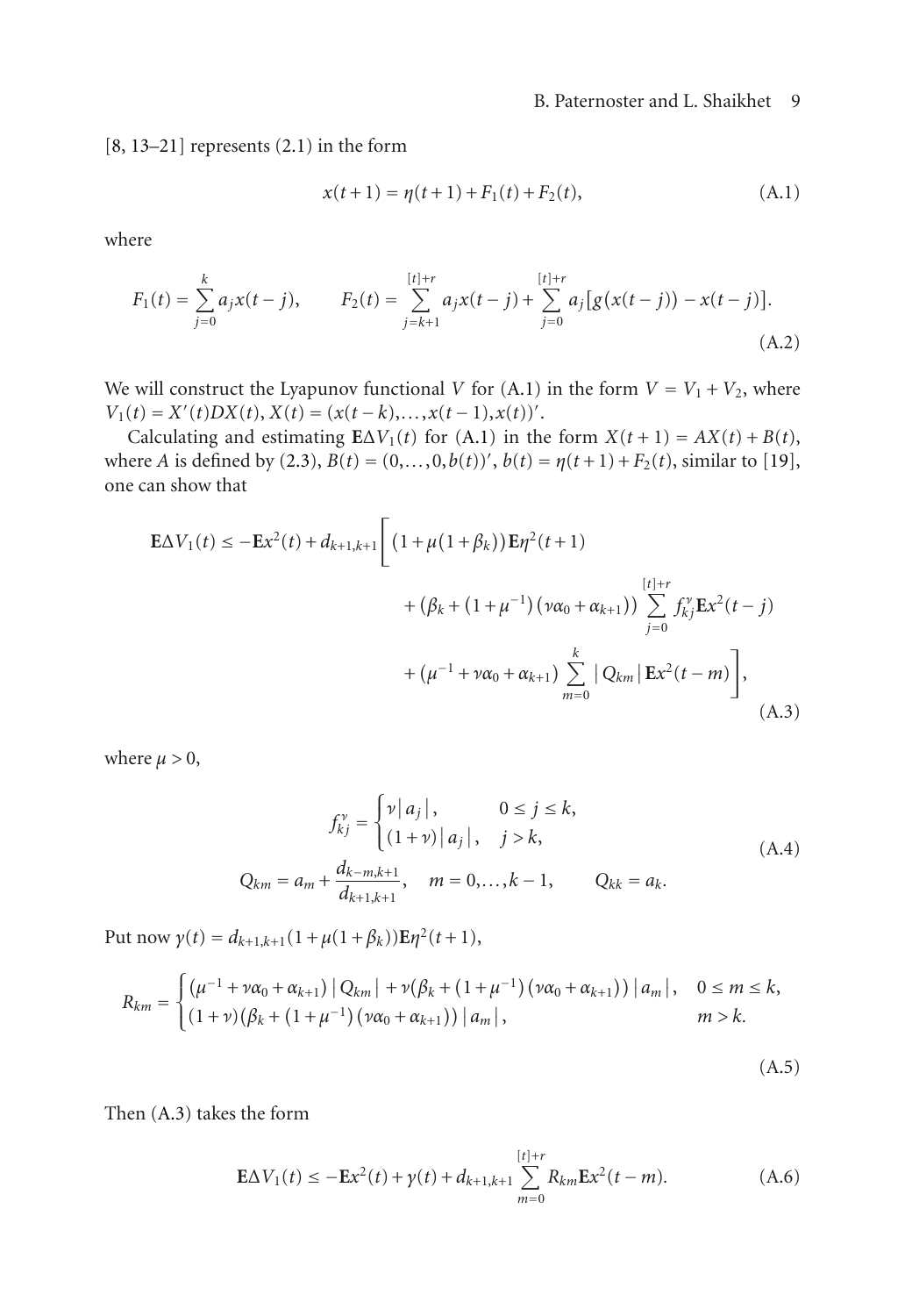Following GMLFC, choose the functional  $V_2$  as follows:

$$
V_2(t) = d_{k+1,k+1} \sum_{m=1}^{\lfloor t \rfloor + r} q_m x^2(t-m), \quad q_m = \sum_{j=m}^{\infty} R_{kj}, \ m = 0, 1, \dots,
$$
 (A.7)

and for the functional  $V = V_1 + V_2$ , we obtain

$$
\mathbf{E}\Delta V(t) \le -(1 - q_0 d_{k+1,k+1}) \mathbf{E} x^2(t) + \gamma(t). \tag{A.8}
$$

Since the process  $\eta$  is uniformly mean square summable, then the function  $\gamma$  satisfies condition [\(1.9\)](#page-2-1). So if

<span id="page-9-3"></span><span id="page-9-2"></span><span id="page-9-1"></span>
$$
q_0 d_{k+1,k+1} < 1,\tag{A.9}
$$

then the functional *V* satisfies condition [\(1.11\)](#page-2-4) of [Theorem 1.5.](#page-2-2) It is easy to check that condition  $(1.10)$  holds too. So if condition  $(A.9)$  holds, then the solution of  $(2.1)$  is uniformly mean square summable.

Via [\(A.7\)](#page-9-2), [\(A.5\)](#page-8-2), [\(2.5\)](#page-3-5), we have

$$
q_0 = \alpha_{k+1}^2 + 2\beta_k \alpha_{k+1} + \nu^2 \alpha_0^2 + (2\beta_k + \alpha_{k+1}) \nu \alpha_0 + \mu^{-1} (\beta_k + (\nu \alpha_0 + \alpha_{k+1})^2).
$$
 (A.10)

Thus, if

$$
\alpha_{k+1}^2 + 2\beta_k \alpha_{k+1} + \nu^2 \alpha_0^2 + (2\beta_k + \alpha_{k+1}) \nu \alpha_0 < d_{k+1,k+1}^{-1},\tag{A.11}
$$

then there exists a big  $\mu > 0$  so that condition [\(A.9\)](#page-9-1) holds, and therefore the solution of [\(2.1\)](#page-2-5) is uniformly mean square summable. It is easy to see that [\(A.11\)](#page-9-3) is equivalent to conditions of [Theorem 2.1.](#page-3-0)

#### <span id="page-9-0"></span>**B. Proof of [Theorem 2.7](#page-4-0)**

Represent now [\(2.1\)](#page-2-5) as follows:

<span id="page-9-4"></span>
$$
x(t+1) = \eta(t+1) + F_1(t) + F_2(t) + \Delta F_3(t),
$$
\n(B.1)

where *F*<sub>1</sub>(*t*) = *βx*(*t*), *F*<sub>2</sub> = *β*(*g*(*x*) − *x*), *β* is defined by [\(2.11\)](#page-4-5),

$$
F_3(t) = -\sum_{m=1}^{[t]+r} B_m g(x(t-m)), \quad B_m = \sum_{j=m}^{\infty} a_j, \quad m = 0, 1, \dots
$$
 (B.2)

Following GMLFC, we will construct the Lyapunov functional *V* for [\(2.1\)](#page-2-5) in the form  $V = V_1 + V_2$ , where  $V_1(t) = (x(t) - F_3(t))^2$ . Calculating and estimating  $E\Delta V_1(t)$  via representation [\(B.1\)](#page-9-4), similar to [\[8\]](#page-11-2) we obtain

$$
\mathbf{E}\Delta V_{1}(t) \leq [1 + \mu(1+\nu)(\alpha+|\beta|)]\mathbf{E}\eta^{2}(t+1) + \lambda_{\nu} \sum_{m=1}^{[t]+r} |B_{m}| \mathbf{E}x^{2}(t-m)
$$
  
+  $[\beta^{2} - 1 + \alpha(1+\nu)(|\beta - 1| + (\nu + \mu^{-1})|\beta|) + \nu|\beta| + \nu^{2}\beta^{2}]\mathbf{E}x^{2}(t),$  (B.3)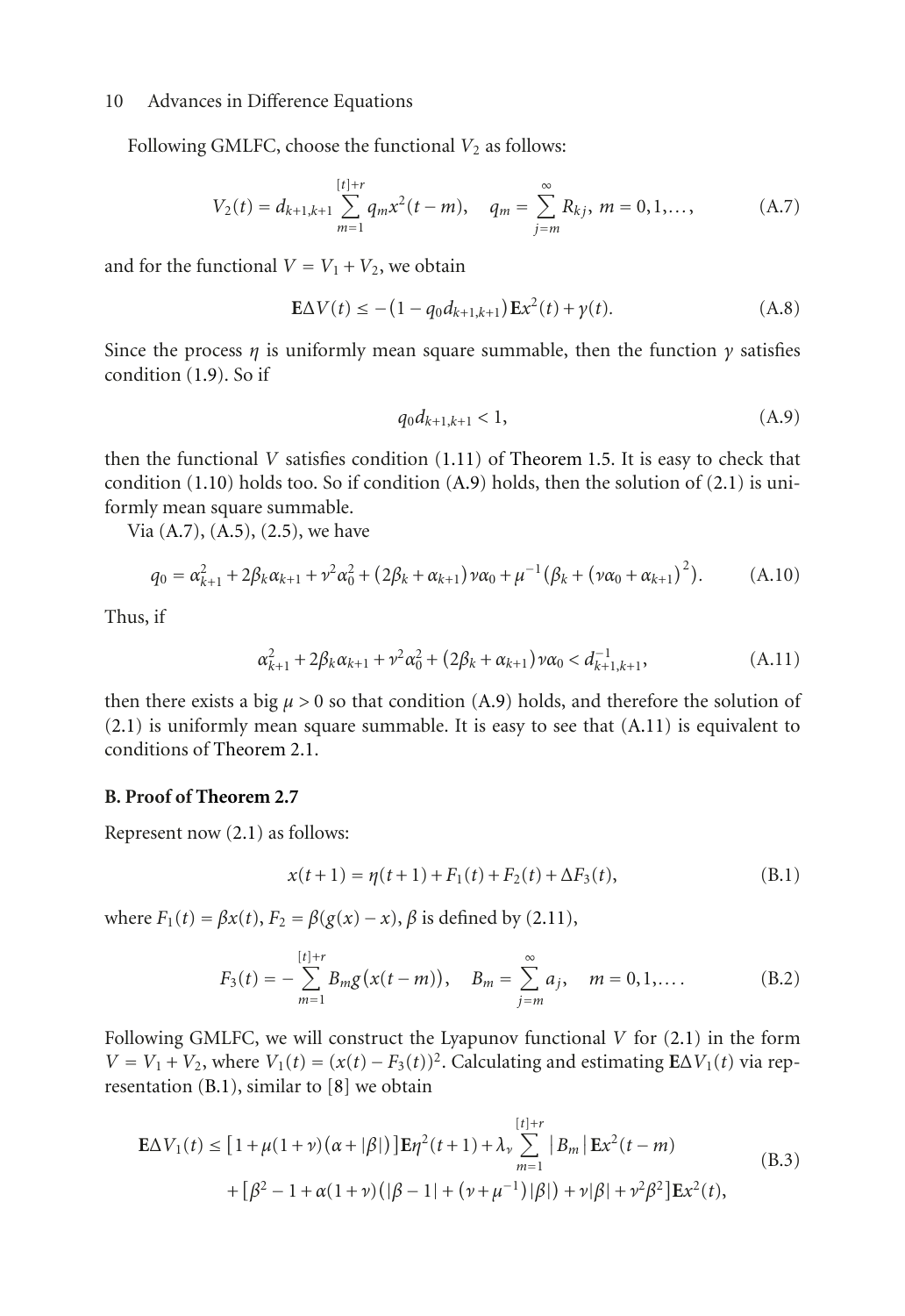where  $\mu > 0$ ,  $\alpha$  is defined by [\(2.11\)](#page-4-5),  $\lambda_{\nu} = (1 + \nu)(|\beta - 1| + \nu|\beta| + \mu^{-1})$ . Choosing  $V_2$  in the form

$$
V_2(t) = \lambda_v \sum_{m=1}^{[t]+r} \alpha_m x^2 (t-m), \quad \alpha_m = \sum_{j=m}^{\infty} |B_j|, \quad m = 1, 2, \dots,
$$
 (B.4)

for the functional  $V = V_1 + V_2$ , similar to [\[8](#page-11-2)] we have

$$
\mathbf{E}\Delta V(t) \leq [1 + \mu(1 + \nu)(\alpha + |\beta|)]\mathbf{E}\eta^{2}(t+1) \n+ [\beta^{2} - 1 + 2\alpha(1 + \nu)(|\beta - 1| + \nu|\beta|) \n+ \nu|\beta| + \nu^{2}\beta^{2} + \mu^{-1}\alpha(1 + \nu)(1 + |\beta|)]\mathbf{E}x^{2}(t).
$$
\n(B.5)

Thus, if

$$
\beta^2 + 2\alpha(1+\nu)(|\beta - 1| + \nu|\beta|) + \nu|\beta| + \nu^2\beta^2 < 1,\tag{B.6}
$$

then there exists a big  $\mu > 0$  so that the functional *V* satisfies the conditions of [Theorem](#page-2-2) [1.5,](#page-2-2) and therefore, the solution of [\(2.1\)](#page-2-5) is uniformly mean square summable. It is easy to check that [\(B.6\)](#page-10-1) is equivalent to conditions of [Theorem 2.7.](#page-4-0)

#### <span id="page-10-0"></span>**C. Proof of condition [\(3.10\)](#page-7-1)**

Following GMLFC, represent [\(3.9\)](#page-6-3) in the form

$$
x(t+1) = \hat{\eta}(t+1) + \hat{F}_1(t) + \hat{F}_2(t),
$$
 (C.1)

<span id="page-10-2"></span><span id="page-10-1"></span> $\sim$ 

where  $\hat{F}_1(t) = \hat{a}_0x(t) + \hat{a}_1x(t-1), \hat{F}_2(t) = a_0\hat{g}(x(t)) + a_1\hat{g}(x(t-1)), a_0 = a, a_1 = b(1-a),$  $\hat{a}_0 = c_1 a + b$ ,  $\hat{a}_1 = c_1 a_1$ ,  $\hat{g}(x) = g(x) - c_1 x$ . Using system [\(C.1\)](#page-10-2) as  $X(t+1) = \hat{A}X(t) + \hat{B}(t)$ , where

$$
X(t) = \begin{pmatrix} x(t-1) \\ x(t) \end{pmatrix}, \qquad \hat{A} = \begin{pmatrix} 0 & 1 \\ \hat{a}_1 & \hat{a}_0 \end{pmatrix}, \qquad \hat{B} = \begin{pmatrix} 0 \\ \hat{\eta}(t+1) + \hat{F}_2(t) \end{pmatrix}, \tag{C.2}
$$

one has to repeat the proof of [Theorem 2.1.](#page-3-0) Equation [\(2.4\)](#page-3-1) with the matrix  $A = \hat{A}$  by the conditions  $|\hat{a}_1| < 1$ ,  $|\hat{a}_0| < 1 - \hat{a}_1$  has a positive semidefinite solution  $\hat{D}$  such that

$$
\hat{d}_{22}^{-1} = 1 - \hat{a}_1^2 - \hat{a}_0^2 \frac{1 + \hat{a}_1}{1 - \hat{a}_1} > 0.
$$
 (C.3)

Since for [\(3.9\)](#page-6-3)  $\alpha_2 = 0$ , then similar to [\(A.11\)](#page-9-3) we obtain  $c_2^2 \alpha_0^2 + 2\beta_1 c_2 \alpha_0 < \hat{d}_{22}^{-1}$ , where

$$
\alpha_0 = |a_0| + |a_1| = |a| + |b(1 - a)|, \qquad \hat{\beta}_1 = |\hat{a}_1| + \frac{|\hat{a}_0|}{1 - \hat{a}_1} = |c_1b(1 - a)| + \frac{|c_1a + b|}{c_1b(1 - a)}.
$$
\n(C.4)

Via [\(2.9\)](#page-4-8) and [Remark 2.3,](#page-4-9) this condition is equivalent to [\(3.10\)](#page-7-1).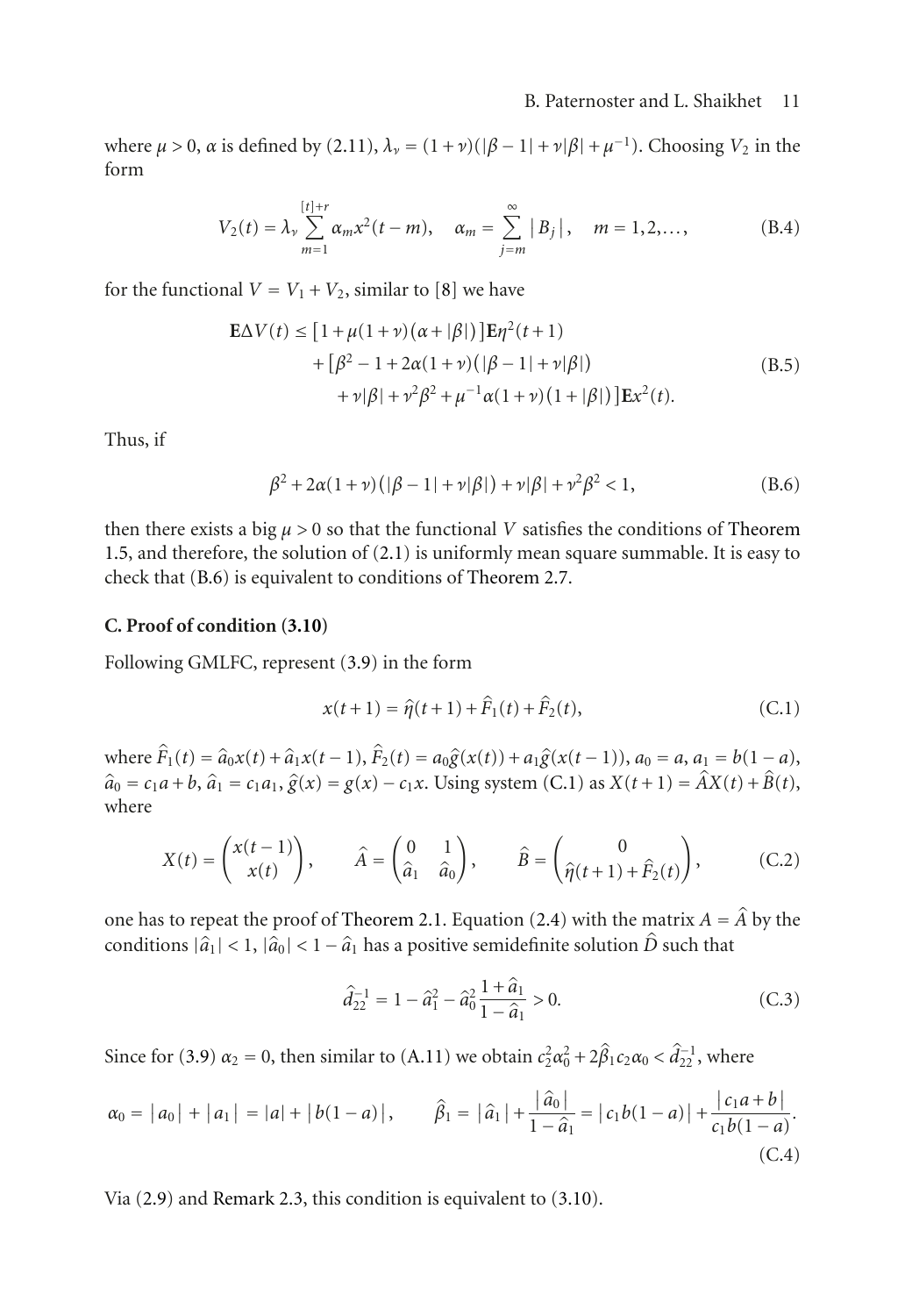# <span id="page-11-1"></span><span id="page-11-0"></span>**References**

- [1] M. Gss. Blizorukov, "On the construction of solutions of linear difference systems with continuous time," *Differentsial'nye Uravneniya*, vol. 32, no. 1, pp. 127–128, 1996, translation in *Differential Equations*, vol. 32, no. 1, pp. 133–134, 1996.
- [2] D. G. Korenevskiĭ, "Criteria for the stability of systems of linear deterministic and stochastic difference equations with continuous time and with delay," *Matematicheskie Zametki*, vol. 70, no. 2, pp. 213–229, 2001, translation in *Mathematical Notes*, vol. 70, no. 2, pp. 192–205, 2001.
- <span id="page-11-3"></span>[3] J. Luo and L. Shaikhet, "Stability in probability of nonlinear stochastic Volterra difference equations with continuous variable," *Stochastic Analysis and Applications*, vol. 25, no. 3, 2007.
- [4] A. N. Sharkovsky and Yu. L. Maĭstrenko, "Difference equations with continuous time as mathematical models of the structure emergences," in *Dynamical Systems and Environmental Models (Eisenach, 1986)*, Math. Ecol., pp. 40–49, Akademie, Berlin, Germany, 1987.
- [5] H. Péics, "Representation of solutions of difference equations with continuous time," in *Proceedings of the 6th Colloquium on the Qualitative Theory of Differential Equations (Szeged, 1999)*, vol. 21 of *Proc. Colloq. Qual. Theory Differ. Equ.*, pp. 1–8, Electronic Journal of Qualitative Theory of Differential Equations, Szeged, Hungary, 2000.
- [6] G. P. Pelyukh, "Representation of solutions of difference equations with a continuous argument," *Differentsial'nye Uravneniya*, vol. 32, no. 2, pp. 256–264, 1996, translation in *Differential Equations*, vol. 32, no. 2, pp. 260–268, 1996.
- [7] Ch. G. Philos and I. K. Purnaras, "An asymptotic result for some delay difference equations with continuous variable," *Advances in Difference Equations*, vol. 2004, no. 1, pp. 1–10, 2004.
- <span id="page-11-2"></span>[8] L. Shaikhet, "Lyapunov functionals construction for stochastic difference second-kind Volterra equations with continuous time," *Advances in Difference Equations*, vol. 2004, no. 1, pp. 67–91, 2004.
- [9] V. B. Kolmanovskiı̆, "On the stability of some discrete-time Volterra equations," *Journal of Applied Mathematics and Mechanics*, vol. 63, no. 4, pp. 537–543, 1999.
- <span id="page-11-5"></span>[10] B. Paternoster and L. Shaikhet, "Application of the general method of Lyapunov functionals construction for difference Volterra equations," *Computers & Mathematics with Applications*, vol. 47, no. 8-9, pp. 1165–1176, 2004.
- [11] L. Shaikhet and J. A. Roberts, "Reliability of difference analogues to preserve stability properties of stochastic Volterra integro-differential equations," *Advances in Difference Equations*, vol. 2006, Article ID 73897, 22 pages, 2006.
- <span id="page-11-4"></span>[12] V. Volterra, *Lesons sur la theorie mathematique de la lutte pour la vie*, Gauthier-Villars, Paris, France, 1931.
- <span id="page-11-6"></span>[13] V. B. Kolmanovskiĭ and L. Shaikhet, "New results in stability theory for stochastic functionaldifferential equations (SFDEs) and their applications," in *Proceedings of Dynamic Systems and Applications, Vol. 1 (Atlanta, GA, 1993)*, pp. 167–171, Dynamic, Atlanta, Ga, USA, 1994.
- [14] V. B. Kolmanovskiĭ and L. Shaikhet, "General method of Lyapunov functionals construction for stability investigation of stochastic difference equations," in *Dynamical Systems and Applications*, vol. 4 of *World Sci. Ser. Appl. Anal.*, pp. 397–439, World Scientific, River Edge, NJ, USA, 1995.
- [15] V. B. Kolmanovskiĭ and L. Shaikhet, "A method for constructing Lyapunov functionals for stochastic differential equations of neutral type," *Differentsial'nye Uravneniya*, vol. 31, no. 11, pp. 1851–1857, 1941, 1995, translation in *Differential Equations*, vol. 31, no. 11, pp. 1819–1825 (1996), 1995.
- [16] V. B. Kolmanovskiĭ and L. Shaikhet, "Some peculiarities of the general method of Lyapunov functionals construction," *Applied Mathematics Letters*, vol. 15, no. 3, pp. 355–360, 2002.
- [17] V. B. Kolmanovskiı̆ and L. Shaikhet, "Construction of Lyapunov functionals for stochastic hereditary systems: a survey of some recent results," *Mathematical and Computer Modelling*, vol. 36, no. 6, pp. 691–716, 2002.